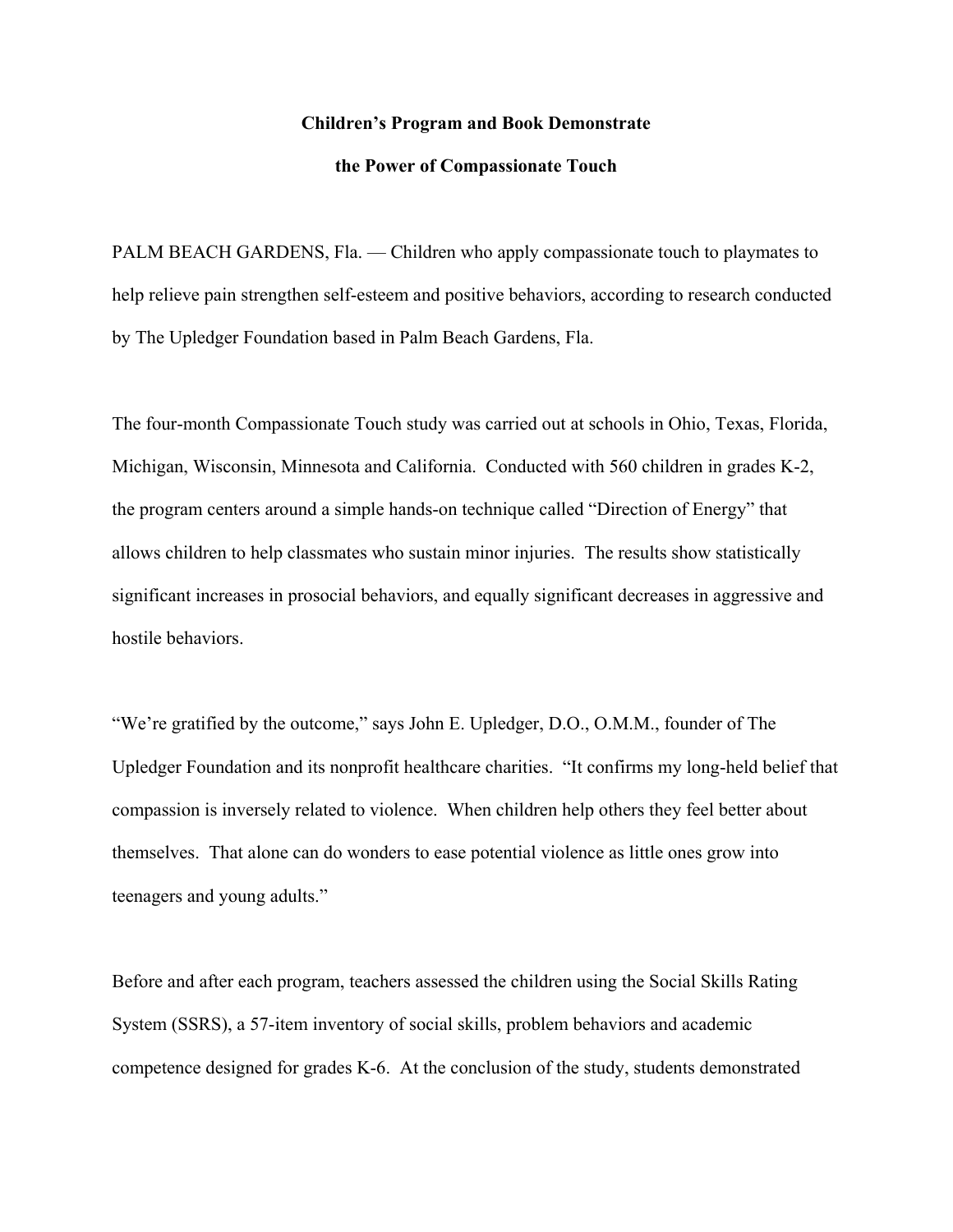statistically significant increases in social skills, including cooperation, assertion and selfcontrol. They also exhibited statistically significant decreases in problem behaviors, such as externalizing and hyperactivity.

For the children followed for two years, the results continued to be significant. "They were also consistent from class to class, school to school and state to state," Dr. Upledger adds. "So the benefits clearly apply to children across the board."

While the formal research study has concluded, plans are in place to implement the program in schools across the country.

#### **Author Captures Essence Of Program In A Children's Book**

Sue Cotta, PT, ATC, is a big fan of Compassionate Touch. A therapist and certified Upledger Institute instructor, she wrote "I Can Show You I Care: Compassionate Touch for Children" (North Atlantic Books and UI Enterprises, 2003) to introduce the importance of touch to children, teachers and parents.

The book tells the story of Patrick, who trips over a tree root playing with his dog in the backyard. After his father uses the Direction of Energy technique on Patrick's bruised knee, the pain subsides.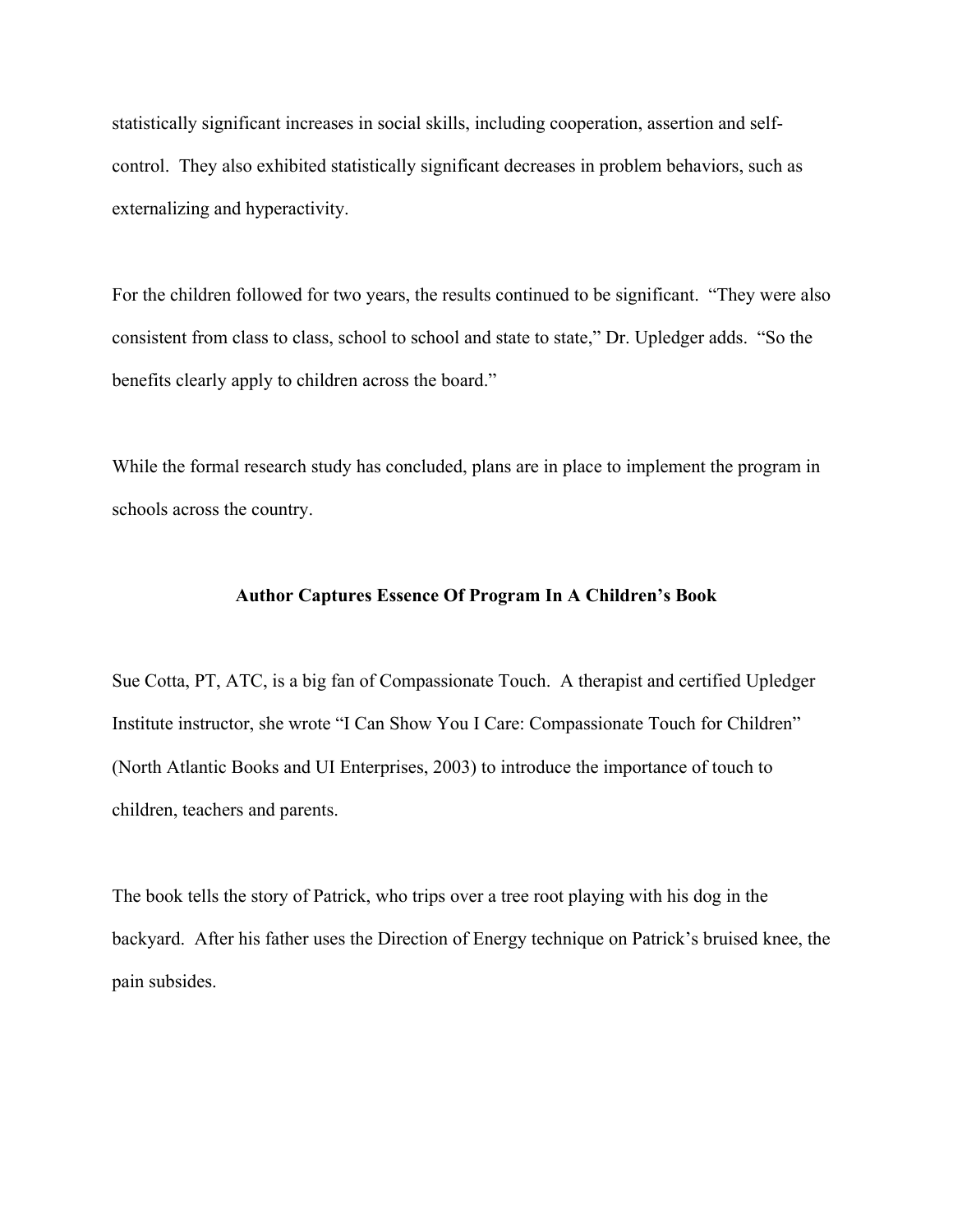The next day after Patrick discusses his experience during Show and Tell, his teacher suggests trying the "helping hands" technique at school. Gradually, thanks to Compassionate Touch, the children in Mrs. Pendleton's second grade become more considerate. They even stop the hurtful teasing that had become second nature.

According to Cotta, that's a lesson we shouldn't wait any longer to implement. "We've been programming children in our society not to touch for quite a while now. I understand there's good reason for caution, but skin is also our largest sensory organ. Study after study on both humans and animals have demonstrated that we need touch to survive. So when you remove it from schools and then from homes where parents are absent, you affect children in a profoundly negative way."

With Compassionate Touch, Cotta believes you can reintroduce the idea of touch in a safe way. "The whole process begins when one child asks another for permission to touch, which is just one of its safeguards." And though the book is fiction, "The results are real. We've seen huge decreases in aggression and increases in positive behaviors, which our society sorely needs."

"That's why this book is about a lot more than touch," Cotta says. "It's really about how children can begin to change the world for the better."

To learn more about the Compassionate Touch program contact For more information:

Dr. John E. Upledger Foundation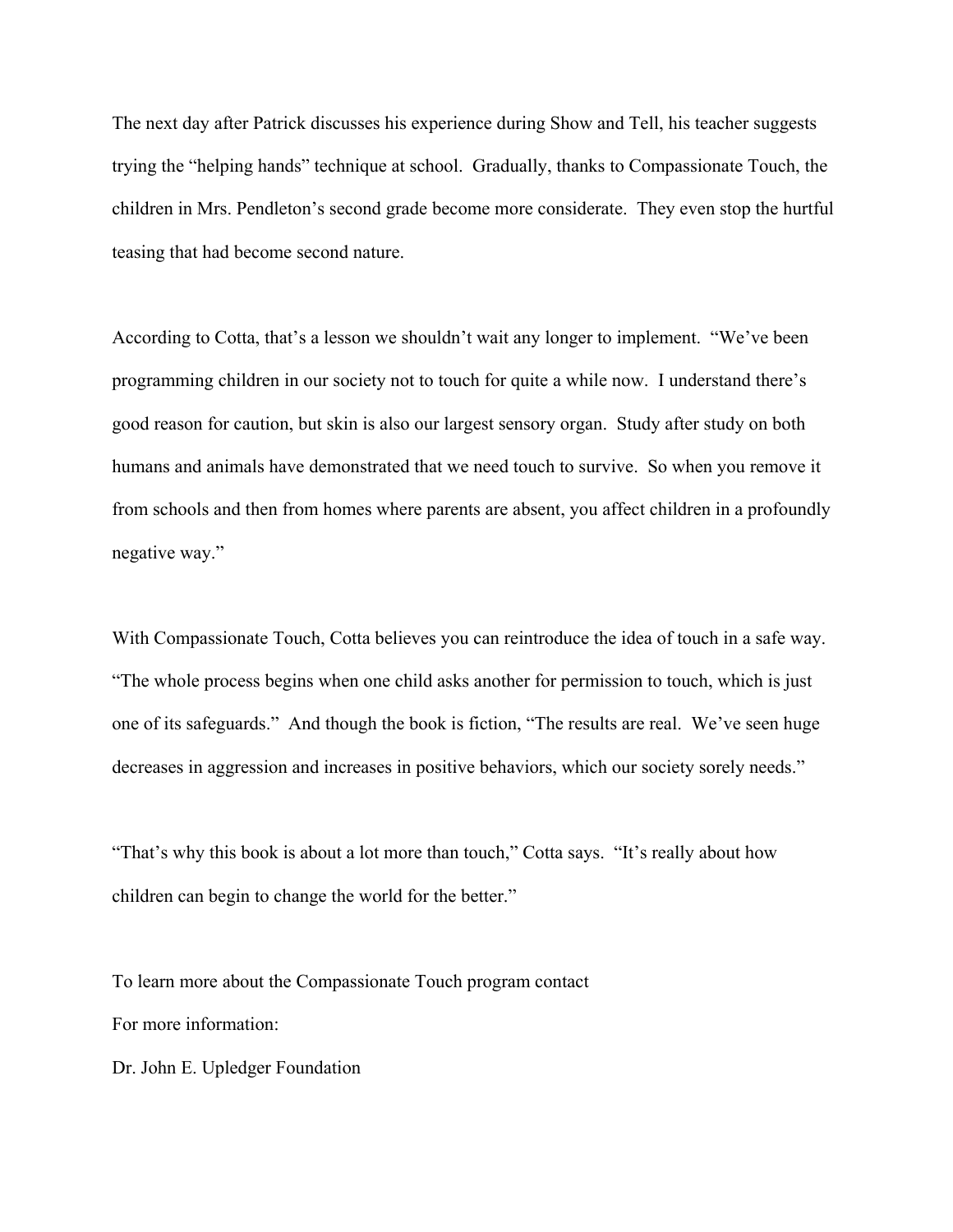11211 Prosperity Farms Road, Suite D-223

Palm Beach Gardens, FL 33410-3487

1.800.725.5880 1.561.622.4588

info@upledger.org

http://www.upledger.org/

To purchase a copy of "I Can Show You I Care," Call 1.866.522.7725 or visit http://shop.iahe.com/Product-List/Health-and-Wellness/I-Can-Show-You-I-Care

# # #

### Results of the Compassionate Touch Program

#### Positive Behaviors Increased

Cooperation:

- Finishes class assignments within time limits
- Uses time appropriately while waiting for help
- Produces correct schoolwork
- Follows directions
- Puts work materials or school property away
- Ignores peer distractions when doing class work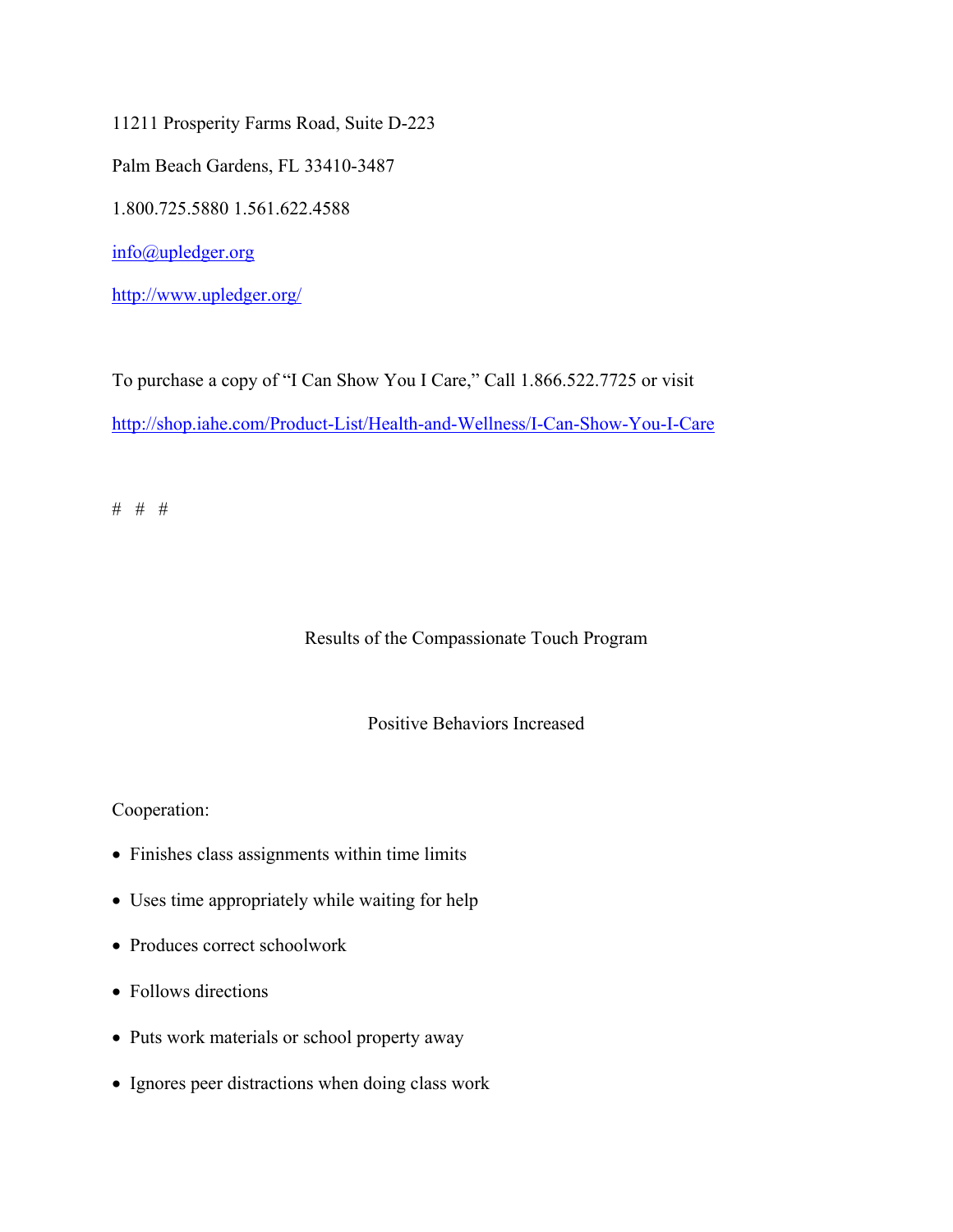- Keeps desk clean and neat without being reminded
- Attends to teacher instructions
- Easily makes transition from one classroom activity to another

## Assertion:

- Introduces self to new people without being told
- Appropriately questions rules that may be unfair
- Says nice things about self when appropriate
- Invites others to join in activities
- Makes friends easily
- Initiates conversations with peers
- Appropriately tells you when he or she thinks you have treated him or her unfairly
- Gives compliments to peers
- Volunteers to help peers with classroom tasks
- Joins ongoing activity or group without being told to do so

### Self-Control:

- Controls temper in conflict situation with peers
- Compromises in conflict situations by changing own ideas to reach agreement
- Responds appropriately to peer pressure
- Responds appropriately to teasing by peers
- Receives criticism well